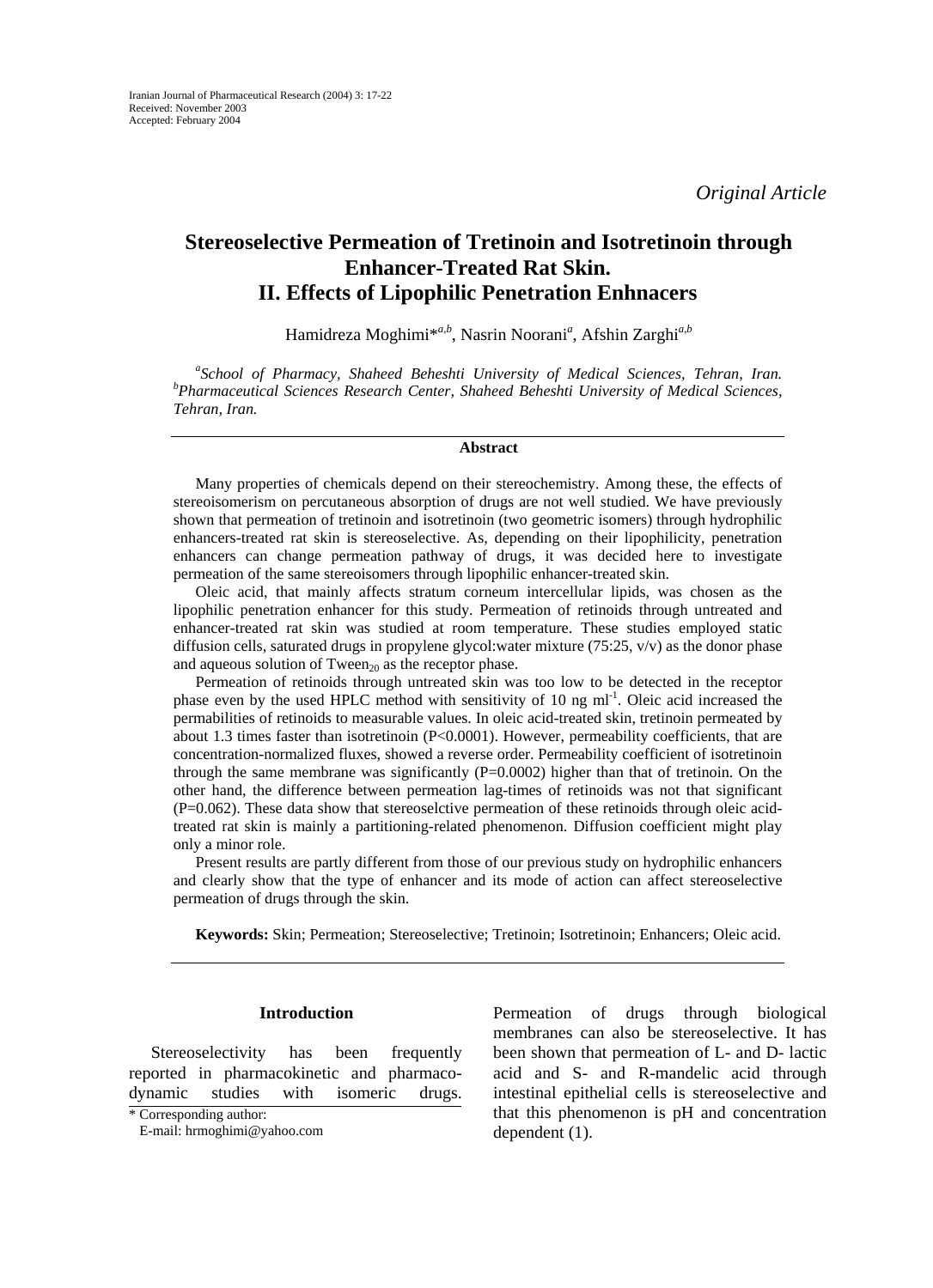There are also a few reports regarding stereoselective percutaneous absorption of drugs. Diastromers of isosorbide dinitrate show stereoselective percutaneous absorption (2). It has also been shown that tretinoin permeates human skin faster than its geometric isomer, isotretinoin (3). Stereoselective percutaneous absorption of drugs is not always due to stereoselective permeation. It is sometimes due to stereoselective enzymatic degradation in the skin as shown for propranolol prodrugs (4).

Unfortunately, many drugs do not permeate the skin well enough to be suitable for a transdermal formulation. Different methods, including application of chemical penetration enhancers, have been used to overcome this problem (5, 6). Chemical penetration enhancers can alter the properties of permeation pathway (7). Therefore, stereoselective permeation of drugs through normal skin cannot be easily extrapolated to the enhancer-treated membrane.

In agreement with the above discussion, we have shown that permeation of tretinoin and isotretinoin through enhancer-treated rat skin is stereoselective and that the type and concentration of enhancer affect this phenomenon (8). Tretinoin (all-trans retinoic acid, Figure 1) and isotretinoin (13-cis retinoic acid, Figure 1) are geometric isomers and both are available as topical anti-acne formulations (9).



**Figure 1.** Chemical structures of tretinoin (a) and isotretinoin (b).

Chemicals permeate the skin mainly through the intact epidermis (transepidermal pathway) in which the stratum corneum provides the major permeation barrier (10). There are two pathways (intercellular and transcellular) available for permeation of drugs across the stratum corneum (Figure 2). The intercellular pathway, which is considered as the main route for permeation of most drugs, is filled with a lipid-based lamellar liquid crystalline structure (7, 10, 11). The transcellular pathway includes protein-filled cell cytoplasm and a protein-lipid cellular envelope (10).

Depending on their lipophilicity and mode of action, enhancers can change permeation pathway of drugs, for example from intercellular to transcellular pathway, as shown



**Figure 2.** Schematic representation of stratum corneum and its intercellular and transcellular pathways of drug permeation. From Reference 10 with permission.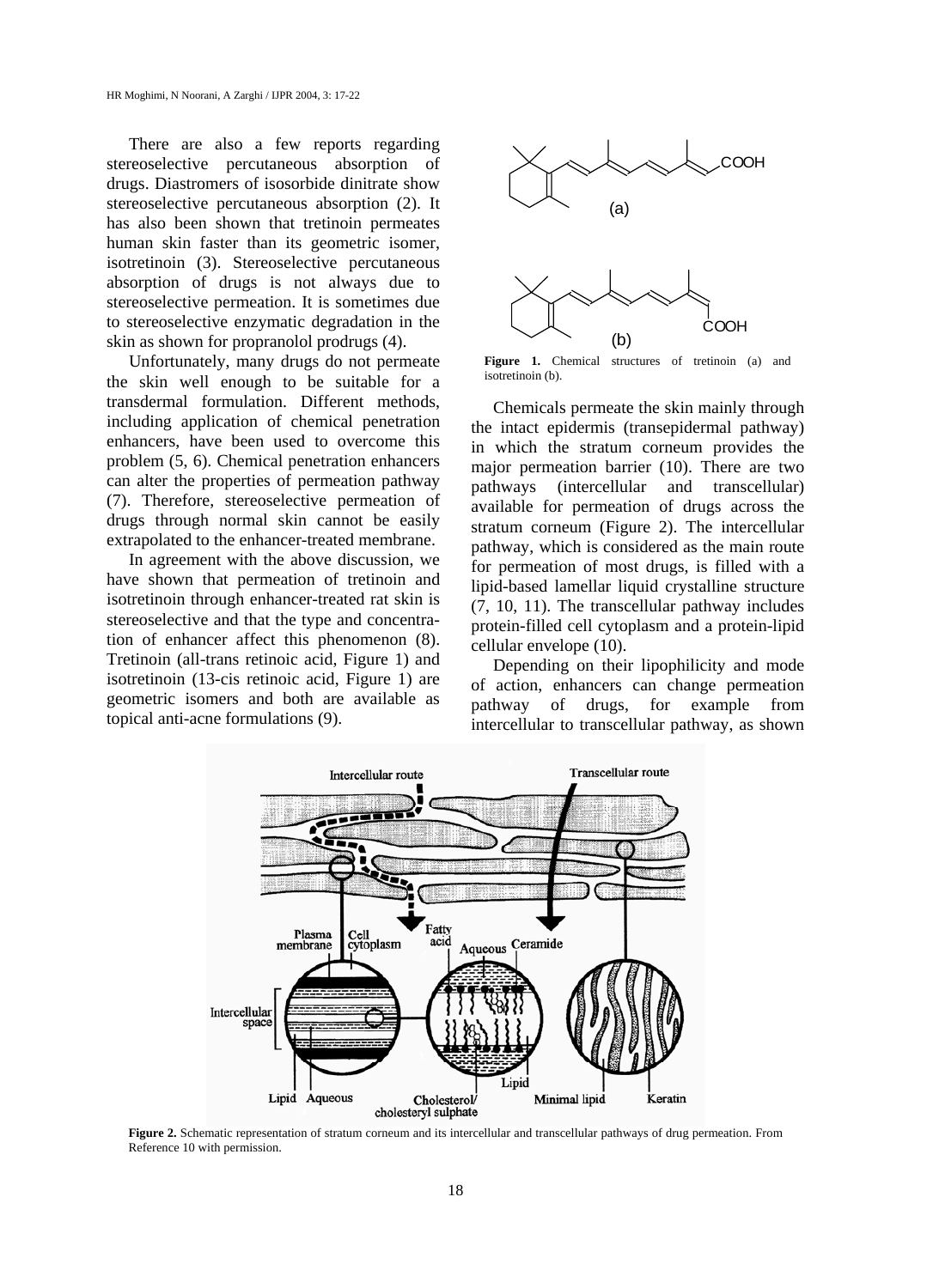in stratum corneum models (11). Our previous stereoselectivity study used sodium dodecyl sulphate (SDS) and ethanol as the penetration enhancers (8). Ethanol and SDS are hydrophilic. SDS mainly affects the transcellular pathway and the level of hydration of the stratum corneum (12). It is also active on stratum corneum intercellular pathway as shown in stratum corneum models (13). Ethanol has a mixed effect on stratum corneum barrier and depending on its concentration, it can affect stratum corneum level of hydration, disrupt intercellular lipids or cause conformational change within the keratinized protein component of keratinocytes (14).

It was decided here to investigate the effects of a different and very important class of enhancers, lipophilic intercellular lipiddisturbing, on stereoselective permeation of tretinoin and isotretinoin. Oleic acid, which is lipophilic and mainly affects SC intercellular lipids and has been shown to be a lipid fluidizer (15), was chosen as the penetration enhancer for this study.

#### **Experimental**

### **Materials**

Tretinoin and isotretinoin (reference standard) were supplied by Roche (Switzerland) and Sigma (USA), respectively. Tween $_{20}$ , oleic acid, and propylene glycol (99%) were purchased from Merck (Germany). All materials were used as received.

#### **Skin permeation studies**

#### *Preparation of skin*

Abdominal skin from young male rats was used for this study. Rats were first sacrificed by placing them in a chloroform-saturated chamber. Abdominal hairs were then cut by an electrical hair clipper and full-thickness skin was separated surgically. The separated skin was cleaned from subcutaneous fat, muscle and vasculature and kept frozen at –20°C until use.

#### *General procedure*

For each experiment, skin samples were defrosted and sandwiched between donor and receptor chambers of home-made Franz-type diffusion cells (effective surface area of 5 cm<sup>2</sup>), while epidermis faced the donor compartment. The receptor chamber was then filled with 30 ml receptor phase and the donor chamber with 4 ml of either oleic acid or control solvent. The system was then stored at room temperature for 12 h to allow enhancer treatment and skin equilibration with the receptor phase. After this period of time, the contents of both donor and receptor chambers were removed. The receptor chamber was then washed twice and filled with 30 ml fresh receptor phase. Four ml of drug solution or its control solvent was placed into the donor compartment and this point was considered as 'time zero'. As retinoids are photosensitive (3), diffusion cells and other glassware used for handling of retinoids were covered with aluminum foil to minimize photodegradation. All experiments were performed at standard laboratory temperature.

Serial sampling of the receptor phase was performed for 24 h and the amount of absorbed drug was measured. Cumulative amount of permeated drug was plotted against time and the slope of the linear part of the graph (permeation flux) was measured, from which permeability coefficient and lag-time were calculated (10). The differences between permeation parameters of tretinoin and isotretinoin were analyzed statistically using a two-tailed t-test analysis, assuming that data are distributed normally and the populations have equal variances.

#### *Receptor and donor phases*

Water or other aqueous systems are usually used as the receptor phase in skin permeation studies. Tretinoin and isotretinoin are practically insoluble in water (9). In such a condition, an aqueous phase containing co-solvents or solubilizers becomes necessary. To find a suitable receptor phase, we performed a preliminary permeation study with retinoids using different receptor phases. These receptor phases included propylene glycol aqueous solutions (25, 50 and 75%,  $v/v$ ), Tween<sub>20</sub> aqueous solutions  $(0.5 \text{ and } 1.0\%$ , w/v) and water. Results showed that both Tween solutions can provide a perfect sink condition. To minimize the possible interactions of this nonionic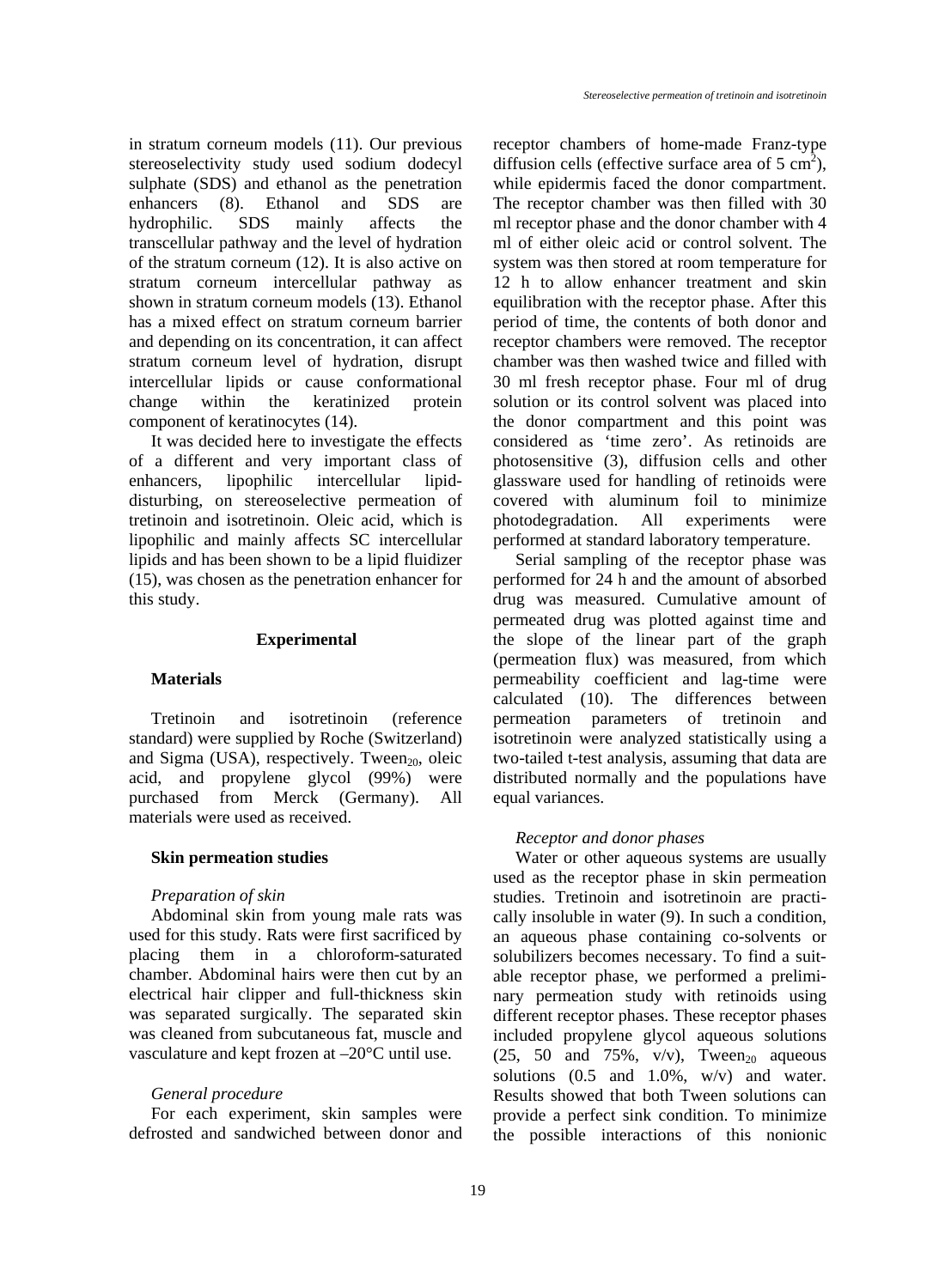surfactant with skin, the lower concentration (0.5 % solution) was chosen as the receptor phase. Such a system is not expected to influence the barrier properties of the skin (16). Solubility of retinoids in this receptor phase was measured to be around 45 µg/ml.

Saturated solution of drugs in propylene glycol:water system (75:25, v/v) was used as the donor solution. Solubility of tretinoin and isotretinoin in the donor solution was measured to be 33 and 23 µg/ml, respectively.

### **Drug measurement**

Drug determination in enhancer-treated skin was performed by UV spectrophotometric assay. UV spectrophotometric method was performed at 360 nm using Spectronic 601 (Milton-Roy, USA). Standard working curves were constructed from known concentrations of drugs in solutions.

To evaluate the possibility of release of chemicals from skin and interaction of these materials with the UV assay method, different control permeation studies were performed. These control studies used propylene glycol:water solution (75:25, v/v, without any drug) as the donor phase and were performed on both untreated and oleic acid pretreated skin samples. Results showed that there is no interference of skin materials with the UV method.

Accuracy of the above-mentioned UV method, in terms of quantitative measurement of retinoids in the receptor phase, was confirmed by an HPLC method described previously (8). The same HPLC method was used to measure the permeation of retinoids through intact skin (without enhancer treatment).

### **Effects of OA on isomerisation of drugs**

Oleic acid was applied to the skin as pretreatment. In comparison to other methods, e.g. co-administration of drugs and enhancers, the pretreatment method provides decreased drug-enhancer contact throughout the course of the experiment, and therefore, minimizes the possibility of effects of enhancers on isomerisation of drugs (if any). However, the effects of oleic acid on isomerisation of drugs were studied. To study this effect, 2 ml oleic acid was first added to 2 ml of a 6 mg/ml tretinoin solution in propylene glycol:water mixture (75:25, v/v). Containers were then covered with aluminum foil and stored at room temperature. Retinoid content of the containers was then measured at the start and after 18 h by the HPLC method described previously (8). Results were then compared to those of similar systems containing either of propylene glycol:water mixture (75:25, v/v) or water as the controls. Results showed that there is no difference between isomer contents of enhancer-containing systems and those of the controls.

### **Results and Discussion**

## **Permeation of retinoids through untreated skin**

Permeation of tretinoin and isotretinoin through full-thickness rat skin in the absence of oleic acid was rather low and we were not able to detect the retinoids in the receptor phase even by the HPLC method with a sensibility of around 10 ng/ml. Using  $^{14}$ C-labeled retinoids, Lehman et al. (3) measured permeation of tretinoin and isotretinoin through human and monkey skin. Their results showed fluxes of less than 0.1 ng cm<sup>-2</sup> h<sup>-1</sup> through human skin at maximum thermodynamic activities of tretinoin and isotretinoin. They also measured permeation flux of isotretinoin through monkey skin to be around 1 ng cm<sup>-2</sup> h<sup>-1</sup> (3). In such permeation rates, the amounts of retinoids in the receptor phases of our system would be 2- 20 times less than the sensibility of the used HPLC method (10 ng/ml).

## **Permeation of retinoids through oleic acid-treated skin**

Figure 3 shows permeation profiles of tretinoin and isotretinoin permeated through oleic acid-treated rat skin. Results (Table 1, Figure 3) show that at saturated concentration (maximum thermodynamic activity), tretinoin permeates oleic acid-treated skin 1.3 times faster than isotretinoin (P<0.0001). These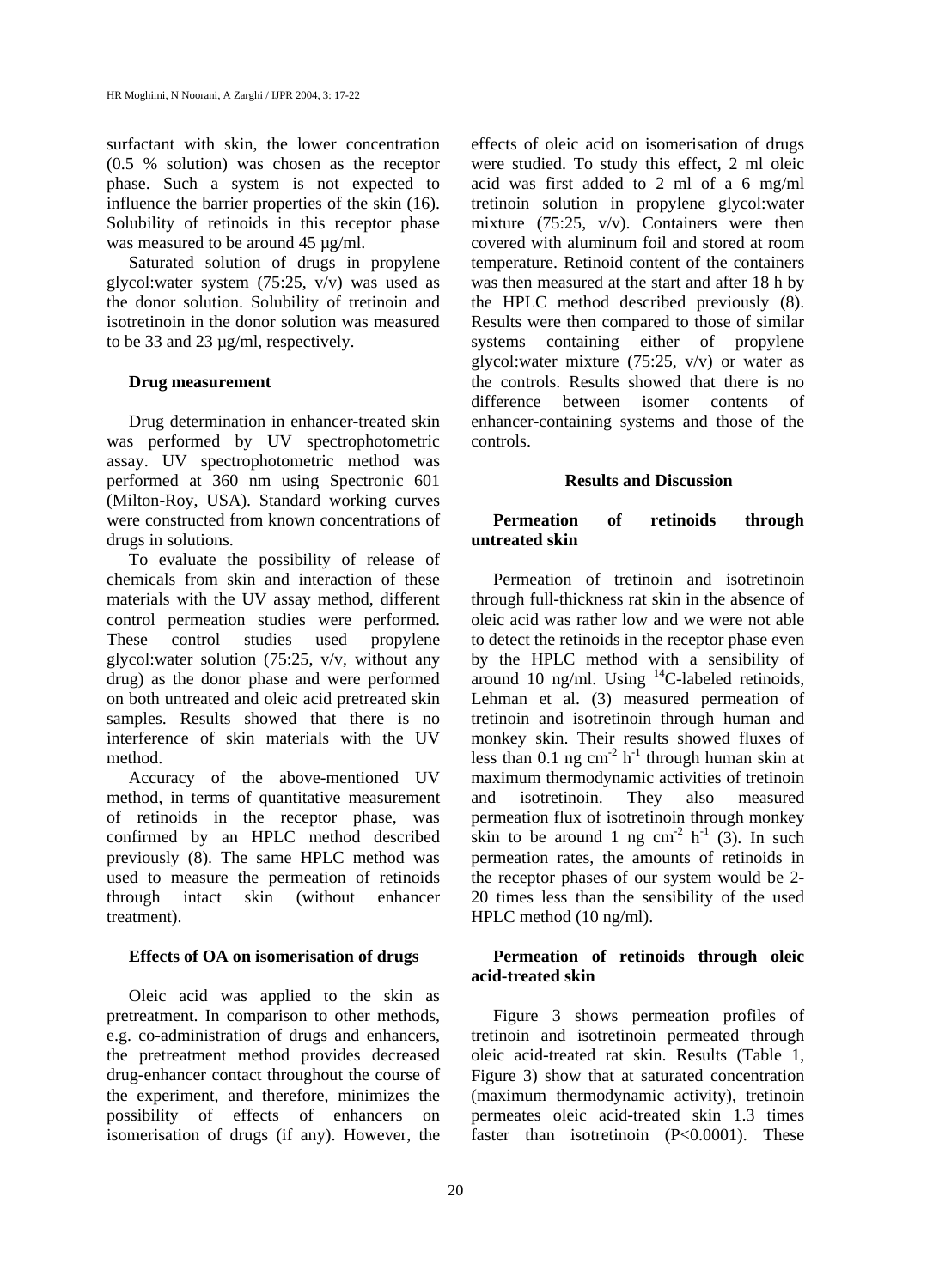

**Figure 3.** Cumulative amount of tretinoin and isotretinoin permeated through oleic acid-treated rat skin. Data are Mean  $\pm$  SD, n=4.

results are in agreement with those reported by Lehman and co-workers who showed that the permeation flux (as measured according to drug concentration in the receptor phase) of tretinoin through untreated human skin was almost twice that of isotretinoin (3).

Lehman et al. (3) applied these retinoids as isopropyl alcohol solutions and evaporated the solvent after application to the skin. In such a condition, during the evaporation, thermodynamic activity of the drug increases until it reaches to its maximum value. Therefore, in terms of thermodynamic activity, our system and that of Lehman and his group should be the same.

The present results are also in qualitative agreement with those of our previous investigation in which tretinoin showed higher fluxes through SDS- and ethanol-treated rat skin incomposition to isotretinoin (8).

As mentioned earlier, solubility of these isomers in the donor phase is different. On the other hand, flux is concentration dependent. Therefore, to assess the importance of variables other than concentration in the observed differences, permeability coefficients (Kp) and permeation lag-times of these isomers are also compared. As shown in Table 1, Kp of isotretinoin through oleic acid-treated skin is significantly (P=0.0002) higher than that of tretinoin, a trend and relationship which is opposite to that of flux. This shows that beside concentration, other variables like skin/vehicle partition coefficients and/or diffusion coefficients of drugs through the membrane

**Table 1.** Permeation of tretinoin and isotretinoin through oleic acid-treated rat skin.

|                                     | Flux                                     | Kp               | Lag-time         |
|-------------------------------------|------------------------------------------|------------------|------------------|
|                                     | $(\mu g \text{ cm}^{-2} \text{ h}^{-1})$ | $(cm h^{-1})$    | (h)              |
| Tretinoin                           | $2.02 \pm 0.06$                          | $61.23 \pm 1.77$ | $11.78 \pm 0.67$ |
| Isotretinoin                        | $1.61 + 0.03$                            | $70.07 \pm 1.36$ | $12.56 \pm 0.13$ |
| Ratio <sup>a</sup>                  | 1.25                                     | 0.87             | 0.94             |
| $P-value^b$                         | < 0.0001                                 | 0.0002           | 0.062            |
| <sup>a</sup> Tratinoin/icotratinoin |                                          |                  |                  |

<sup>a</sup> Tretinoin/isotretinoin<br><sup>b</sup> Two-tailed t-test analysis

also play important roles in the observed flux differences.

Permeation lag-time of tretinoin is slightly lower than that of isotretinoin (Table 1), but the difference is not that significant  $(P=0.062)$ . This might show that diffusion coefficients of retinoids might play a minor role in the permeation rate differences of retinoids. Therefore, the main reason for Kp differences should be partitioning of these drugs into the skin.

These data are partly different from those of our previous study on hydrophilic enhancers (8). Our previous data showed that in SDStreated skin samples, flux and Kp of tretinoin are significantly higher than those of isotretinoin. In ethanol-treated samples, tretinoin showed higher fluxes than that of isotretinoin at all used ethanol concentrations (25-96%). In terms of Kp, however, the results are different. There was no difference between Kp of retinoids at low ethanol concentrations. But, at higher concentration (96%), Kp of isotretinoin was significantly higher (8), which is in agreement with the present oleic acid data.

SDS affects mainly the intracellaur pathway while oleic acid affects the intercellular lipids, thus opposite permeation trends for retinoids. The mode of action of ethanol depends on its concentration (14) and as shown above, at low concentrations, ethanol tends to act like SDS and at higher concentrations is similar to oleic acid. Our preliminary studies on volatile oils (unpublished data), other well known lipophilic enhancers which mainly affect the intercellular pathway, are in full agreement with the above mentioned results obtained for oleic acid.

These data clearly show that permeation of these retinoids through enhancer-treated rat skin is stereoselective and this phenomenon depends on the polarity and mode of action of enhancers.